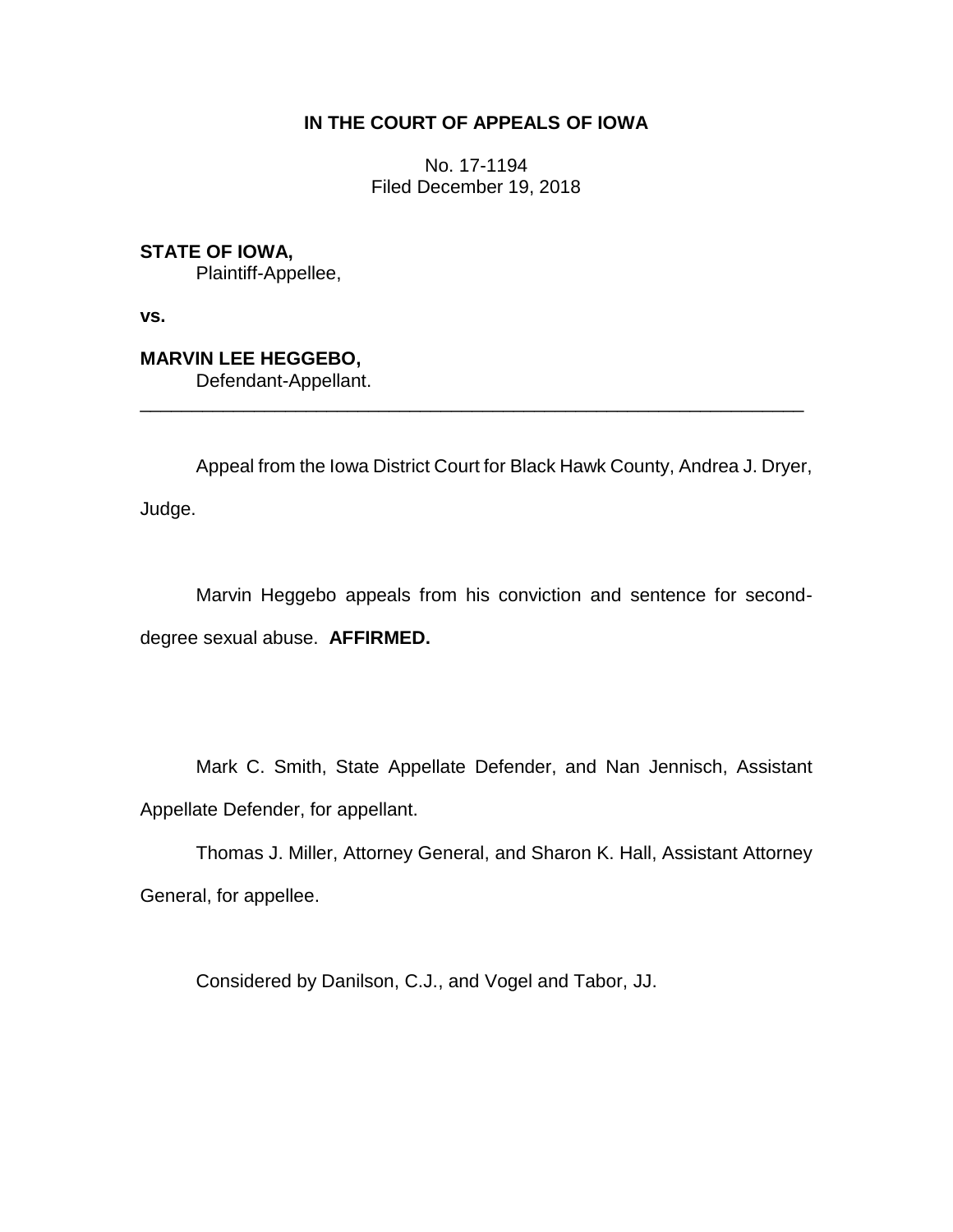### **DANILSON, Chief Judge.**

Marvin Heggebo appeals from his conviction and sentence for seconddegree sexual abuse following jury trial. Heggebo contends the trial court erred in admitting statements the child witness made to her mother and in admitting the video recording of the daughter's interview at the Child Protection Center. Because we conclude the statements and video were properly admitted, we affirm.

### **I. Background Facts and Proceedings.**

Heggebo was charged with second-degree sexual abuse, in violation of Iowa Code section 709.3(1)(b) (2015), after he was accused of abusing a fouryear-old child while he was babysitting the child and her brother. The children's father arranged for Heggebo to watch the children while the children's mother went to a job interview. The mother dropped the children off at Heggebo's house and left for her job interview.

When the mother returned to pick up the children, she walked into the house and did not see anyone. The mother called out for the children, the bathroom door swung open, and the children came out of the bathroom. The mother saw Heggebo sitting naked on the toilet. The mother told the children, "You don't go in the bathroom with [Heggebo]. You don't go in the bathroom with anybody." Heggebo quickly shut the bathroom door and said nothing.

The daughter did not seem eager to greet her mother. Initially, the daughter refused to come to her mother. When the daughter finally did come to her mother, the mother noticed a clear substance around the daughter's mouth. The mother asked her daughter what the substance was, but the daughter looked away and said nothing. The mother touched the substance and smelled it. The mother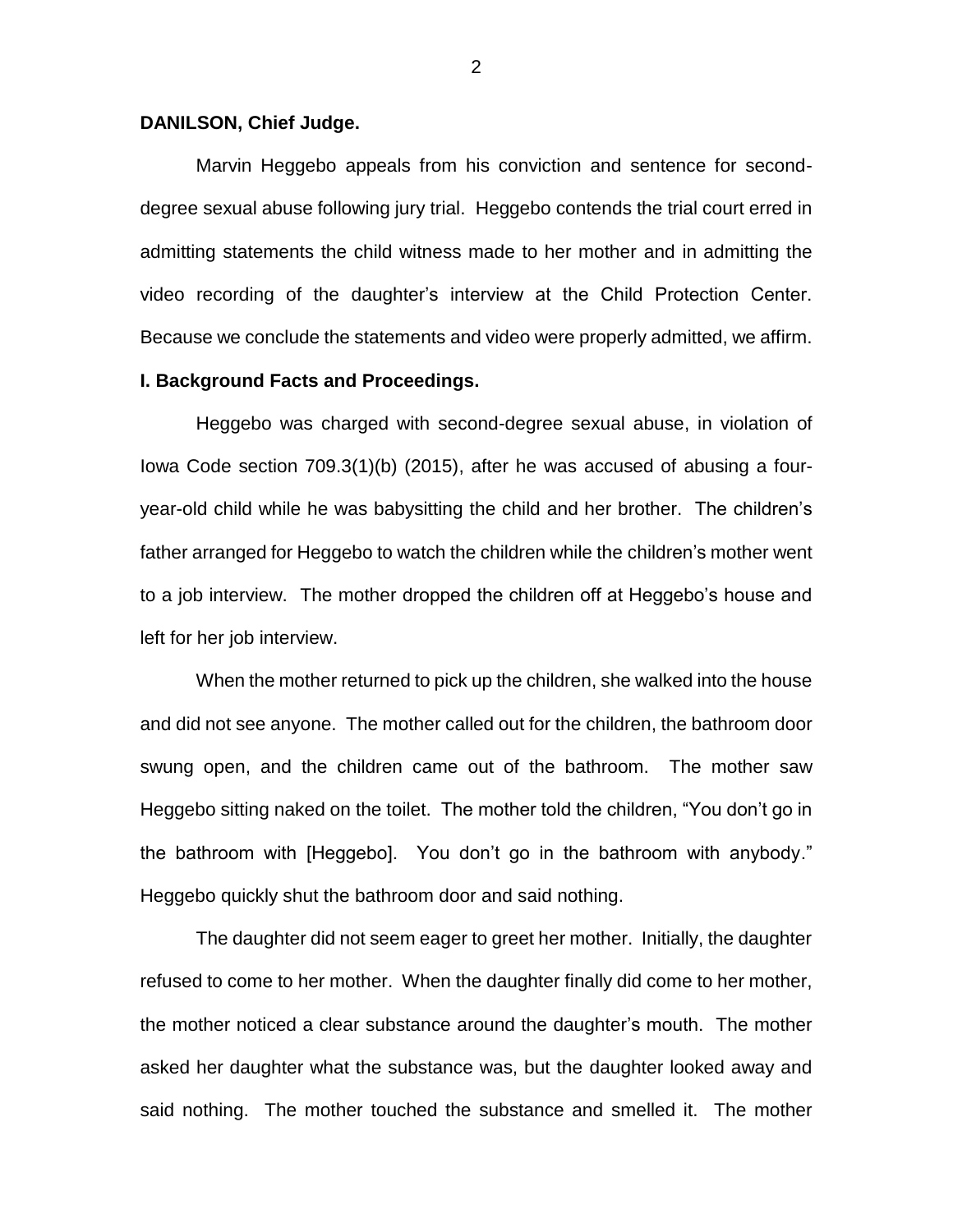described the substance as an odorless, sticky "glob of clear fluid," that looked like semen.

Heggebo came out of the bathroom wearing only shorts just as the mother was telling the children to put on their coats. The mother took the children outside to her vehicle, secured her son in his car seat, and then spoke with her daughter. The mother assured her daughter she was not in trouble but told her, "You need to tell mommy what's on your face." Her daughter did not respond. The mother then asked, "Will you please tell mommy what that is?" Then, her daughter replied it was "pee" on her face. The mother asked, "What did [Heggebo] do to put that 'pee' on your face?" Pointing at her own mouth, the daughter responded that Heggebo touched his "pee pee" and that "it" went into her mouth.

The mother called and told the children's father what happened, and he advised her to take the children home. The father then called the mother back and asked her to bring the children to him at work so he could look at the substance on their daughter. The mother drove to the father's work, and the father spoke with his daughter briefly about the incident. The father thought his daughter was unusually quiet and withdrawn.

At some point, the mother contacted the police, and a police officer arrived at the father's work. The family went to the police station where the mother was interviewed and swabbed for forensic evidence.<sup>1</sup> The family then went to the hospital, and the daughter underwent a physical examination. During the exam, the daughter told the nurse practitioner that Heggebo had touched his "pee pee"

 $\overline{a}$ 

<sup>1</sup> The mother was swabbed because she had touched the substance on her daughter's face.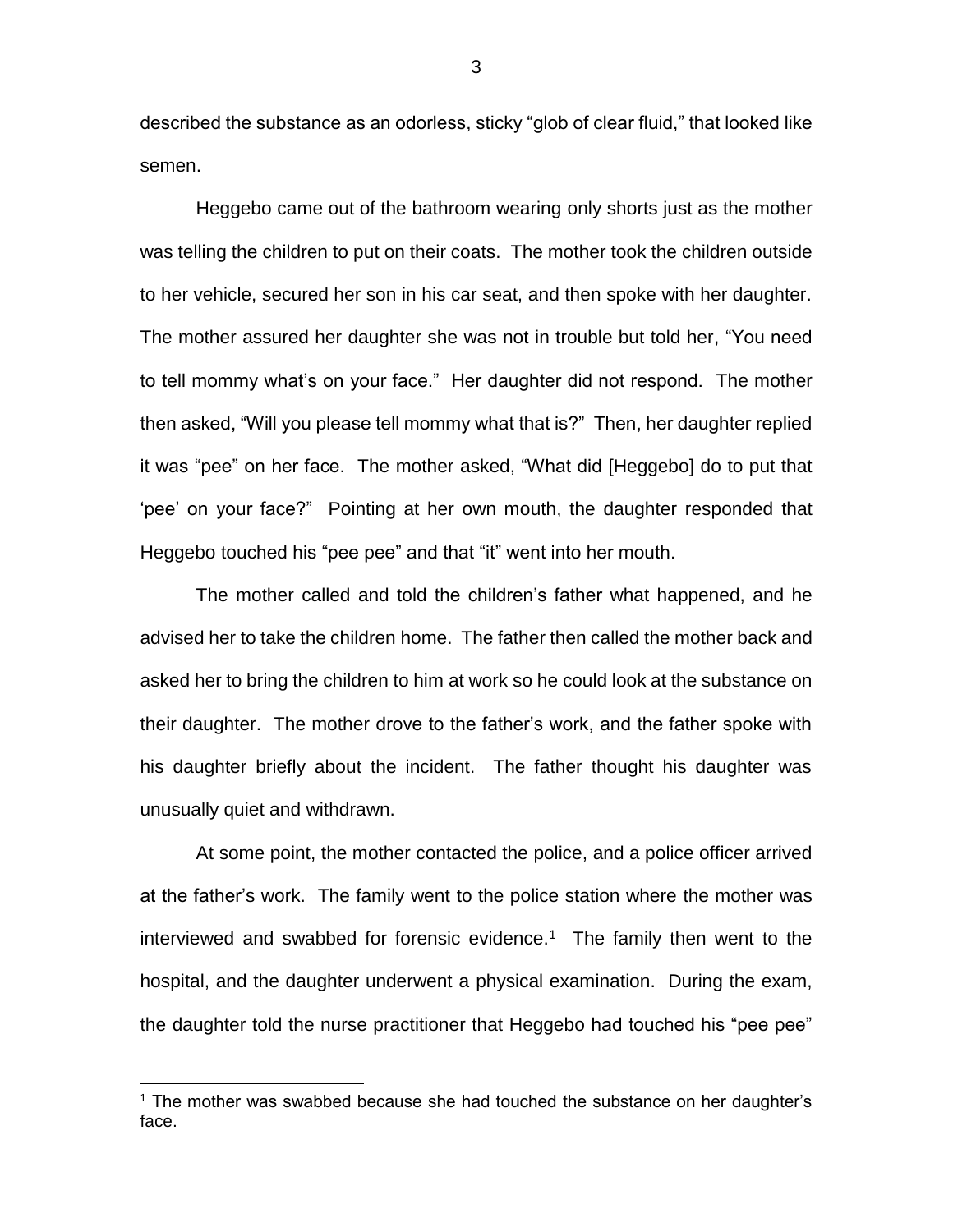to her mouth and that "pee" had gotten on her face. The daughter underwent a sexual-assault forensic examination. Later DNA testing did not detect any of Heggebo's DNA on either the mother or her daughter.

After the physical examination, the daughter was taken to the Child Protection Center ("CPC") at the hospital where a forensic interviewer spoke with her about the incident. This interview was video-recorded. The daughter told the CPC interviewer that she and her brother were at Heggebo's house. She said Heggebo was "sitting on the potty" in the bathroom, and he tried to take out his "pee pee" and pulled down his pants. Several times, the daughter said Heggebo was "naughty." When the interviewer asked the daughter to describe Heggebo's "pee pee," she responded that it looked like a "pee pee" and was "for going potty." The daughter indicated Heggebo told her to play with his "pee pee" using her mouth, and she confirmed her mouth touched it. The daughter told the interviewer that Heggebo "squished it"—his "pee pee"—"with [her] mouth." When asked if anything came out of his "pee pee," the daughter answered "pee."

Meanwhile, the police went to Heggebo's house to execute a search warrant. Heggebo answered the door wearing only shorts. The police seized Heggebo's shorts because the shorts had apparent semen stains on them. Heggebo was eventually arrested in connection with the alleged sexual assault. Penile swabs were collected from Heggebo. The penile swab revealed seminal fluid but no spermatozoa, and tests showed the stains from the shorts contained both seminal fluid and spermatozoa.

The daughter's mother testified at trial about her observations made when she arrived at Heggebo's house. She also testified as to what her daughter told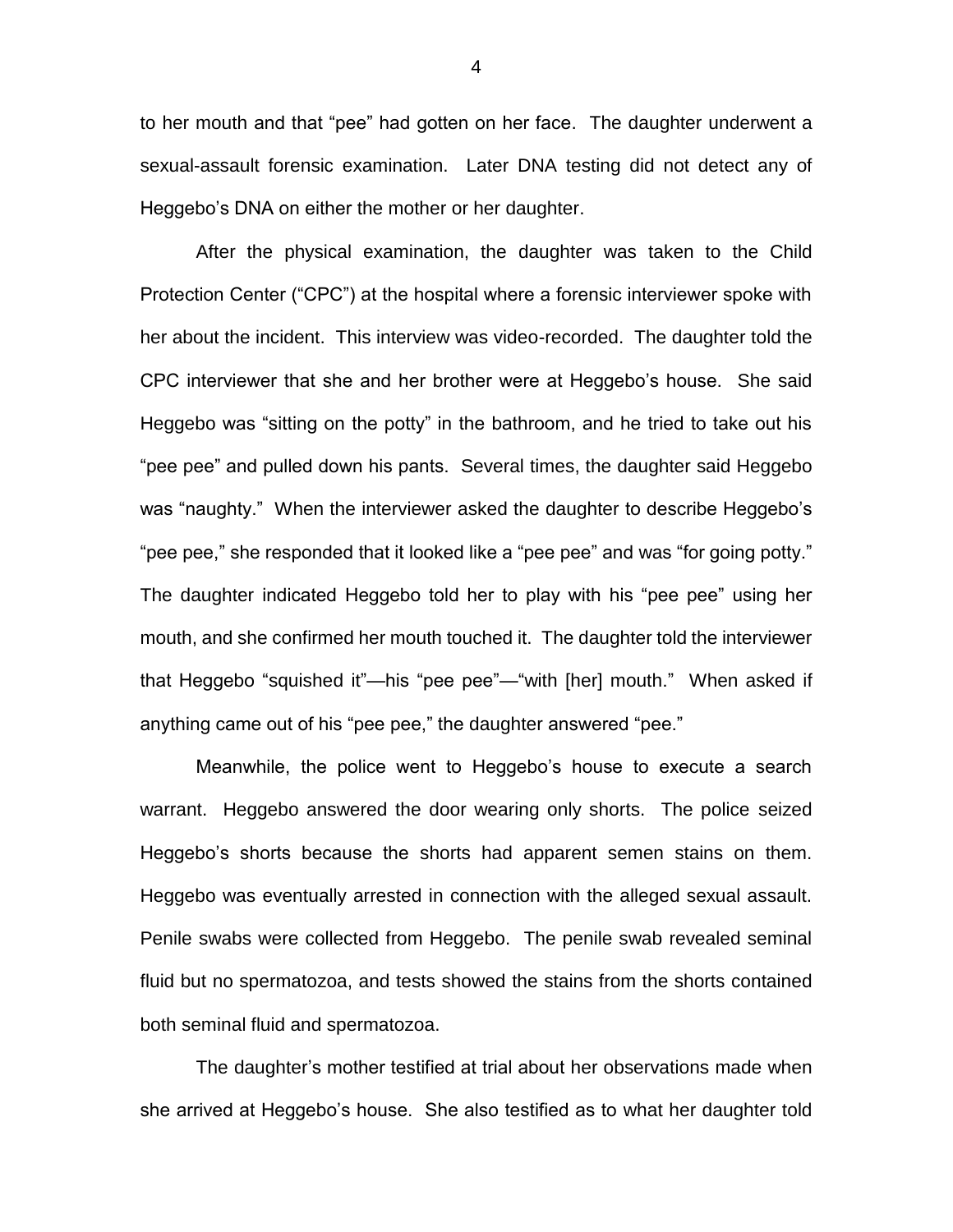her. Heggebo objected to the mother testifying as to the daughter's statements. The district court determined these statements fell within the hearsay exception for present sense impressions under Iowa Rule of Evidence 5.803(1). The court also determined the statements fell within the hearsay exception for excited utterances under rule 5.803(2).

At the time of trial, approximately fifteen months after the alleged abuse, the daughter was five years old. The daughter testified she remembered being in the bathroom with Heggebo but did not remember what had happened. She remembered telling her mother Heggebo's "pee" was on her face, but she did not remember how it got there. She remembered a doctor wiped the "pee" off her face, but she did not know where the "pee" came from. She gave inconsistent answers about whether she remembered talking to doctors or talking in the room with the camera. She did not remember telling the CPC interviewer Heggebo had touched her with his "pee pee."

Because the daughter could remember very little, the State sought to introduce the video recording of the CPC interview. Heggebo objected to the admission of the video, but the court ultimately admitted the recorded interview under rule 5.807's residual hearsay exception. The video of the interview was played for the jury.

Heggebo did not testify at trial, and the defense presented no other evidence. The jury found Heggebo guilty. Heggebo filed motions in arrest of judgment and for new trial, and the court denied both following a hearing on the motions. The court imposed the statutory sentence carrying a mandatory minimum term and special sentence. Heggebo appeals.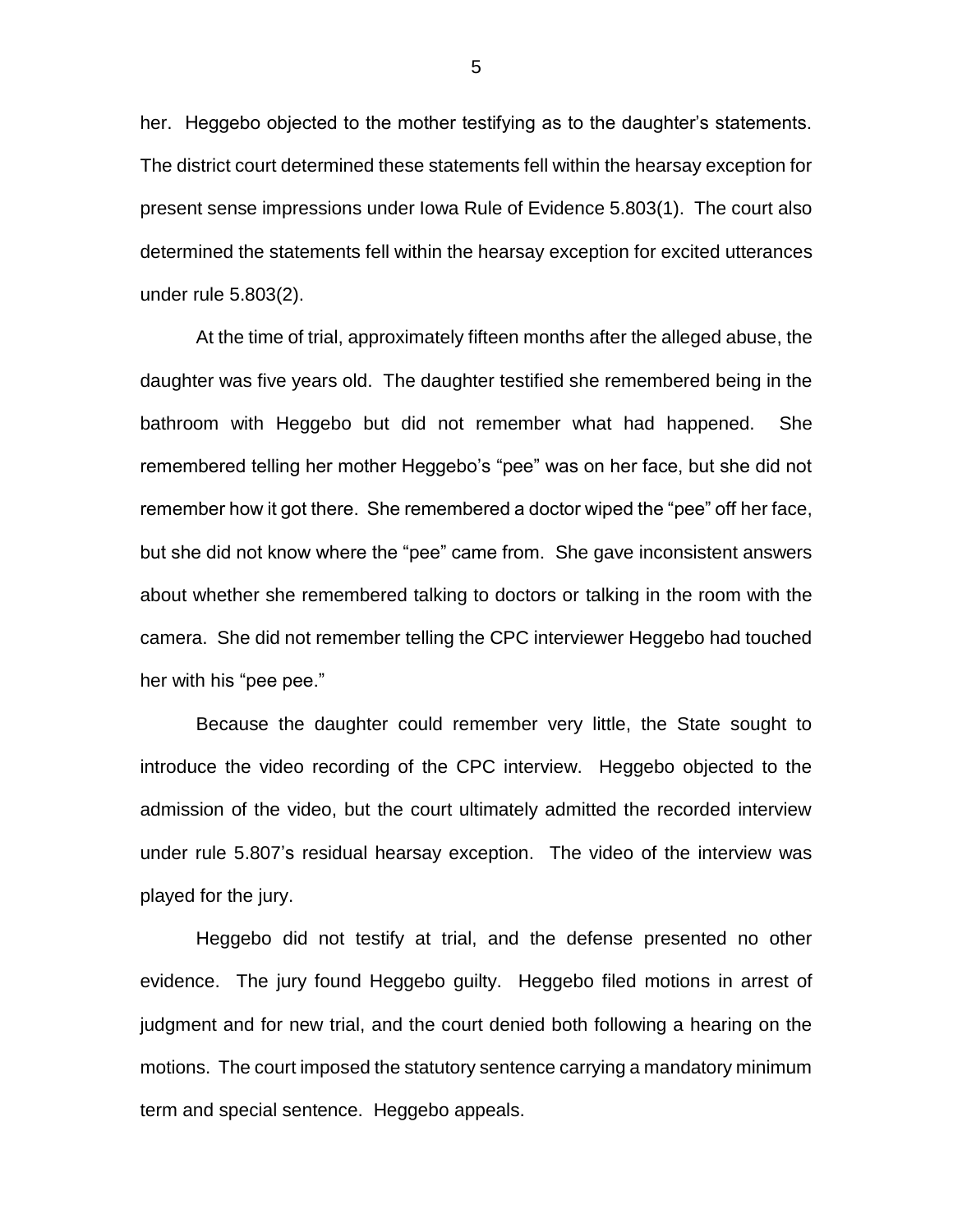### **II. Scope and Standard of Review.**

We review the admission of an exhibit or testimony challenged as hearsay for the correction of legal error. *See State v. Plain*, 898 N.W.2d 801, 810 (Iowa 2017).

## **III. Discussion.**

#### **A. Witness's Statements to Mother.**

*1. Present Sense Impression.*

Heggebo contends the present sense impression exception to the hearsay rule does not apply to the daughter's statements to her mother because there is no indication in the record how much time had elapsed between the incident in Heggebo's bathroom and the daughter's statements to her mother. The State disagrees there was a significant time break such that the statements would no longer have the guarantees of trustworthiness.

Hearsay is "a statement that: (1) The declarant does not make while testifying at the current trial or hearing; and (2) A party offers into evidence to prove the truth of the matter asserted in the statement." Iowa R. Evid. 5.801(c). The daughter's statements to her mother are not admissible unless they qualify under an exception to the rule against hearsay. *See* Iowa R. Evid. 5.802 ("Hearsay is not admissible unless any of the following provide otherwise: the Constitution of the State of Iowa; a statute; these rules of evidence; or an Iowa Supreme Court rule.").

The present sense impression exception found in rule 5.803(1) provides that "[a] statement describing or explaining an event or condition, made while or immediately after the declarant perceived it" is not barred by the hearsay rule. The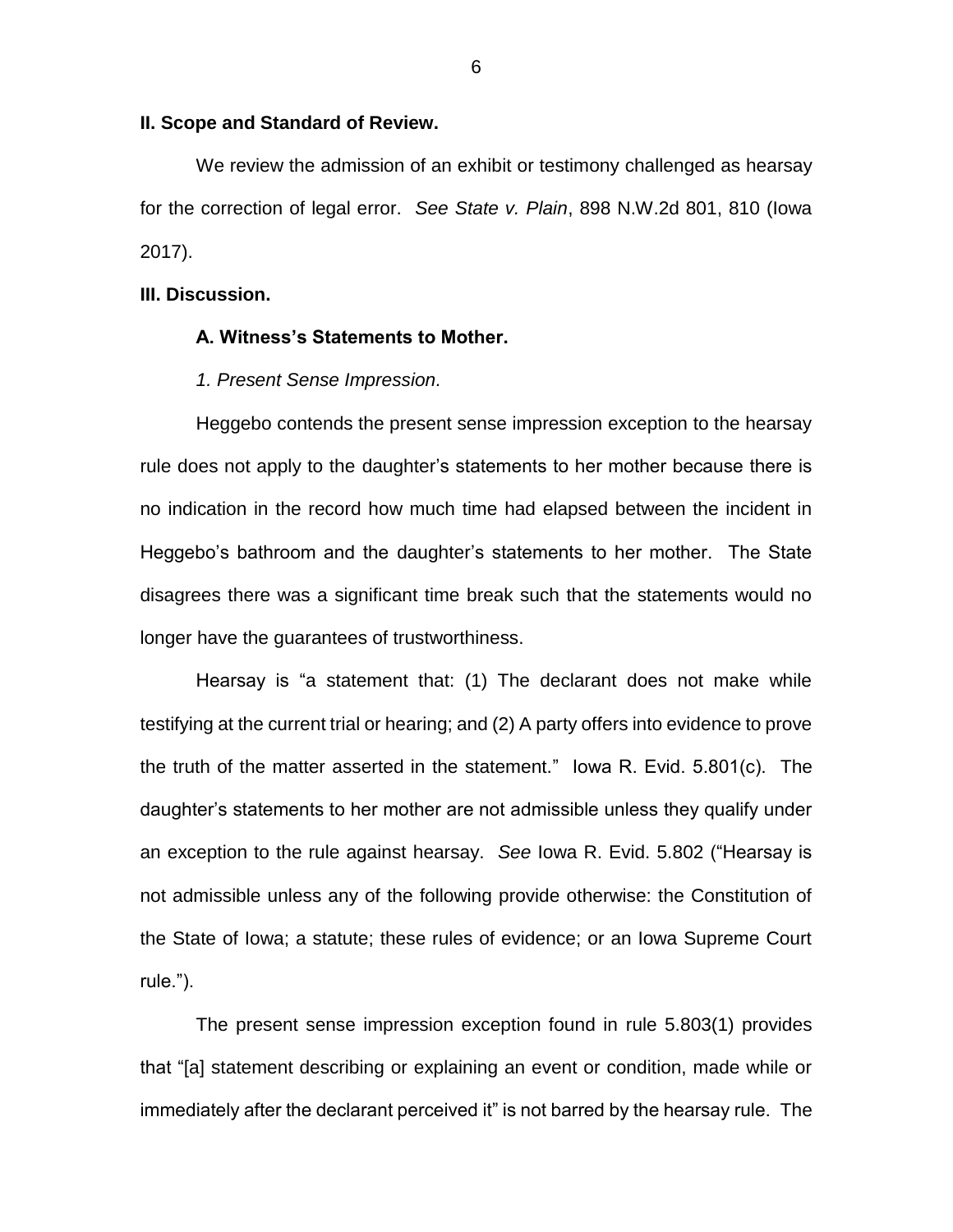phrase "immediately thereafter" has been interpreted to mean a time within which it is unlikely that the declarant had an opportunity to form a purpose to misstate the declarant's observations. *See Fratzke v. Meyer*, 398 N.W.2d 200, 205 (Iowa Ct. App. 1986). The present sense impression exception is based upon the theory "that substantial contemporaneity of event and statement negate the likelihood of deliberate or conscious misrepresentation." *State v. Flesher*, 286 N.W.2d 215, 217 (1979) (quoting the Advisory Committee Note, Fed. R. Evid. 803).

When the mother arrived at Heggebo's house to retrieve her children, the children were inside a closed bathroom with Heggebo. When the mother called out to the children, the children came out of the bathroom where Heggebo was sitting—naked—on the toilet. The daughter had what appeared to be semen on her face. These facts strongly suggest the abuse had recently occurred.

The daughter's statements to the mother occurred after the mother had taken the children to her vehicle and placed the son in his car seat. Considering there was apparent semen on the daughter's face when the mother arrived, and the fact Heggebo was still naked, the amount of time that had elapsed between the abuse and the statements was essentially however long it took the mother to put on the children's coats, take them to her vehicle, and place them inside. This brief passage of time does not render the statement non-contemporaneous. *See Fratzke*, 398 N.W.2d at 206 (concluding statements made fifteen to twenty minutes between a car accident and subsequent statement were substantially contemporaneous and within the ambit of the present sense impression exception).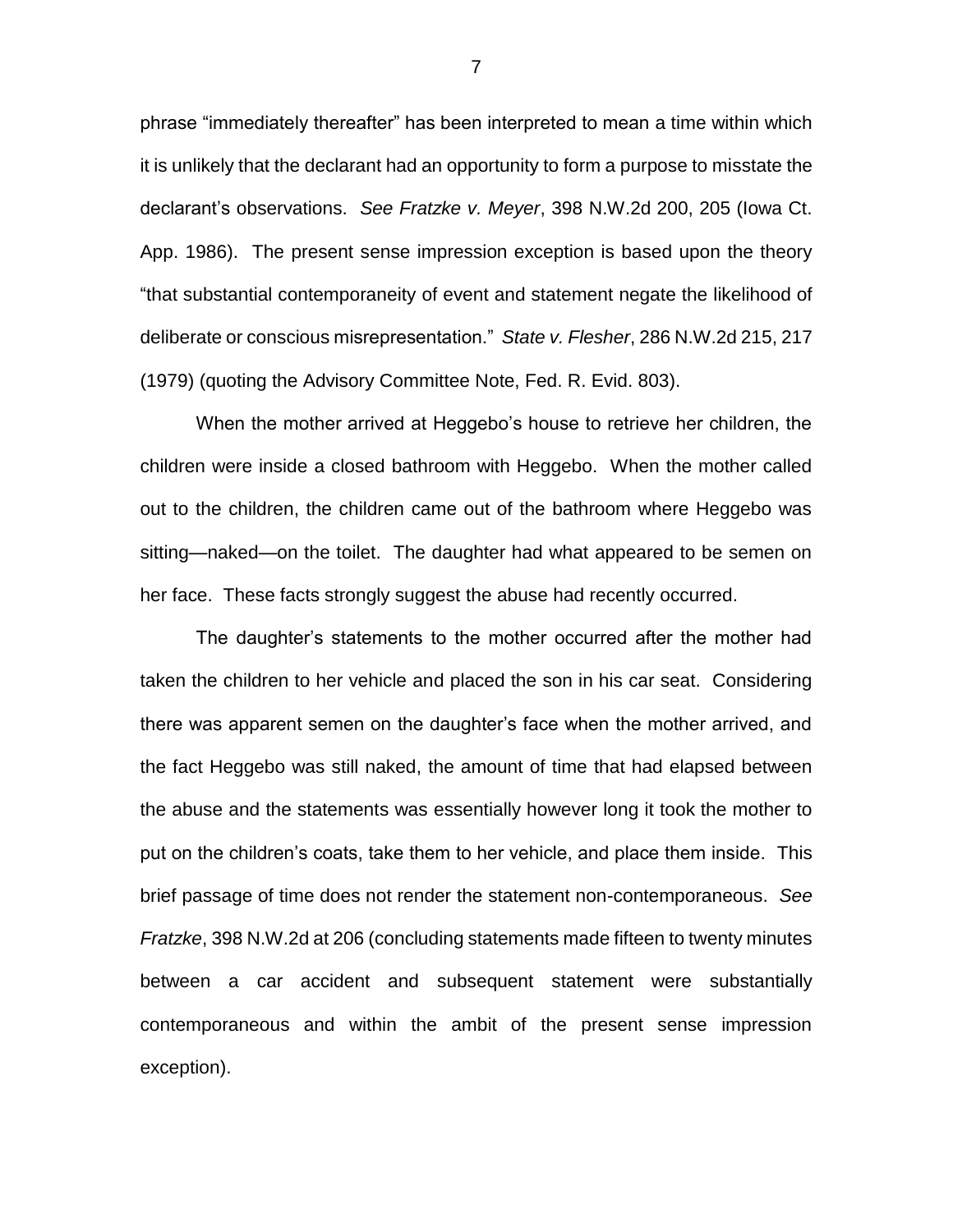We agree with the district court that the daughter's statements were made "immediately thereafter" perceiving the events, as that phrase is understood under the rules of evidence. We find it extremely unlikely the four-year-old declarant had an opportunity to form a purpose to misstate her observations. *See id.* at 205. The court did not err in admitting the statements under the present sense impression exception.

*2. Excited Utterance.*

Even if the daughter's statements were not admissible under the present sense impression exception, the statements are admissible under the excited utterance exception.

An excited utterance is "[a] statement relating to a startling event or condition made while the declarant was under the stress of the excitement caused by the event or condition." Iowa R. Evid. 5.803(2). The application of the exclusion lies largely within the discretion of the trial court, which should consider:

(1) the time lapse between the event and the statement, (2) the extent to which questioning elicited the statements that otherwise would not have been volunteered, (3) the age and condition of the declarant, (4) the characteristics of the event being described, and (5) the subject matter of the statement.

*State v. Atwood*, 602 N.W.2d 775, 782 (Iowa 1999). The critical question is whether the statement was "made under the influence of the excitement of the incident rather than upon reflection or deliberation." *Id.*

Heggebo contends the excited utterance exception does not apply because the daughter's statements were "not spontaneous in reaction to a startling event but rather responses to persistent questioning by her mother."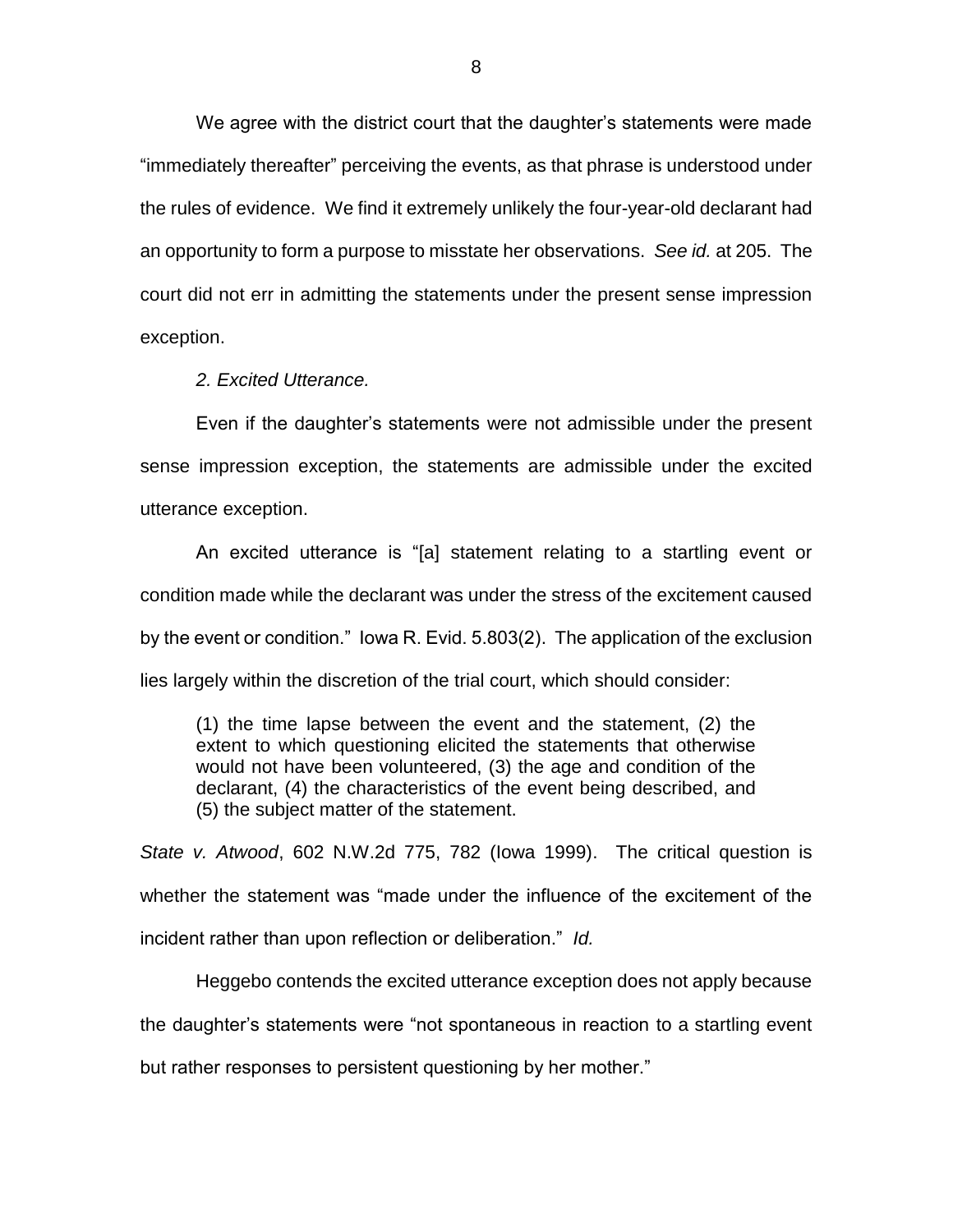Our supreme court has permitted the use of the excited utterance exception in cases where the declarant was responding to a question, so long as the questions were "not calculated to elicit information which would otherwise have been withheld." *State v. Brown*, 341 N.W.2d 10, 13 (Iowa 1983) (quoting *State v. Watson*, 242 N.W.2d 702, 704 (Iowa 1976)). "[T]he fact that a statement was prompted by a question does not automatically disqualify it as an excited utterance." *State v. Harper*, 770 N.W.2d 316, 320 (Iowa 2009); *see also Atwood*, 602 N.W.2d at 782–83 (determining a statement in response to the question "what happened?" was an excited utterance). We also note that in *Watson*, a rape victim who was "still suffering from her harrowing experience" was asked, "What's the matter?" 242 N.W.2d at 704. The court stated such a question "was the most natural one under the circumstances" and not intended to elicit information that may have otherwise been withheld. *Id.* We believe the mother's questions here were also the natural questions to ask and were neither suggestive nor implying any wrongdoing, startling event, or condition.

Here, the daughter did not seem eager to greet her mother. Initially, the daughter refused to come to her mother. The mother asked her daughter about the substance on the daughter's face, but the daughter did not initially answer. The mother testified she "kept asking [the daughter] if she would tell me what it was." After taking the daughter to the car, the mother assured the daughter she was not in trouble and asked her again about the substance on her face. The daughter refused to answer. The mother asked, "Will you please tell mommy what that is?" and the daughter answered that the substance was "pee." The mother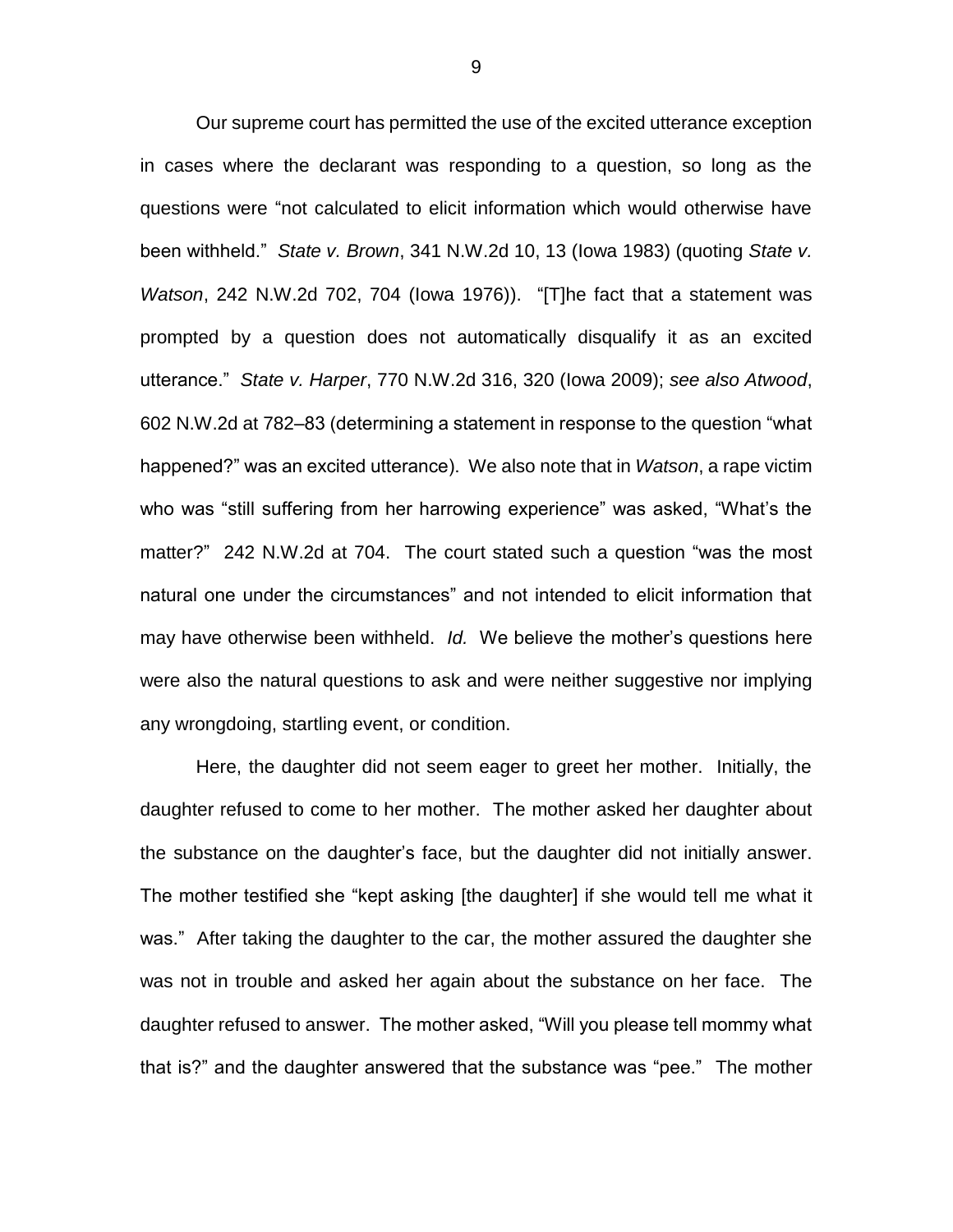asked, "What did [Heggebo] do to put that pee on your face?" The daughter answered Heggebo touched his "pee pee" and "it" went into her mouth.

Under these circumstances, we conclude the statements were excited utterances despite responding to the questions from the mother. As discussed above, the amount of time between the startling event and the statements was brief. The mother asked the daughter several times what the substance was before the daughter answered, and asked once how the substance got on the daughter's face. The daughter was four years old, and the mother testified the daughter was "acting standoffish" and "not her normal demeanor." This abnormal behavior, which we would describe as being distraught, disturbed, or perhaps in shock, supports the conclusion the daughter was under the influence of a startling event. Based on the characteristics of the event, subject matter of the daughter's statements, and the other surrounding circumstances, we conclude these were not statements made upon "reflection or deliberation." *See Atwood*, 602 N.W.2d at 782. The court did not err in admitting the statements under the excited utterance exception.

#### **B. Video of CPC Interview.**

Heggebo also contends the court erred in admitting the video of the CPC interview. The court admitted the recorded interview under the residual hearsay exception under Iowa Rule of Evidence 5.807. In order for evidence to be admissible under the residual exception, it must meet the requirements of: (1) trustworthiness; (2) materiality; (3) necessity; (4) service of the interests of justice; and (5) notice. *See State v. Rojas*, 524 N.W.2d 659, 662–63 (Iowa 1994); *see*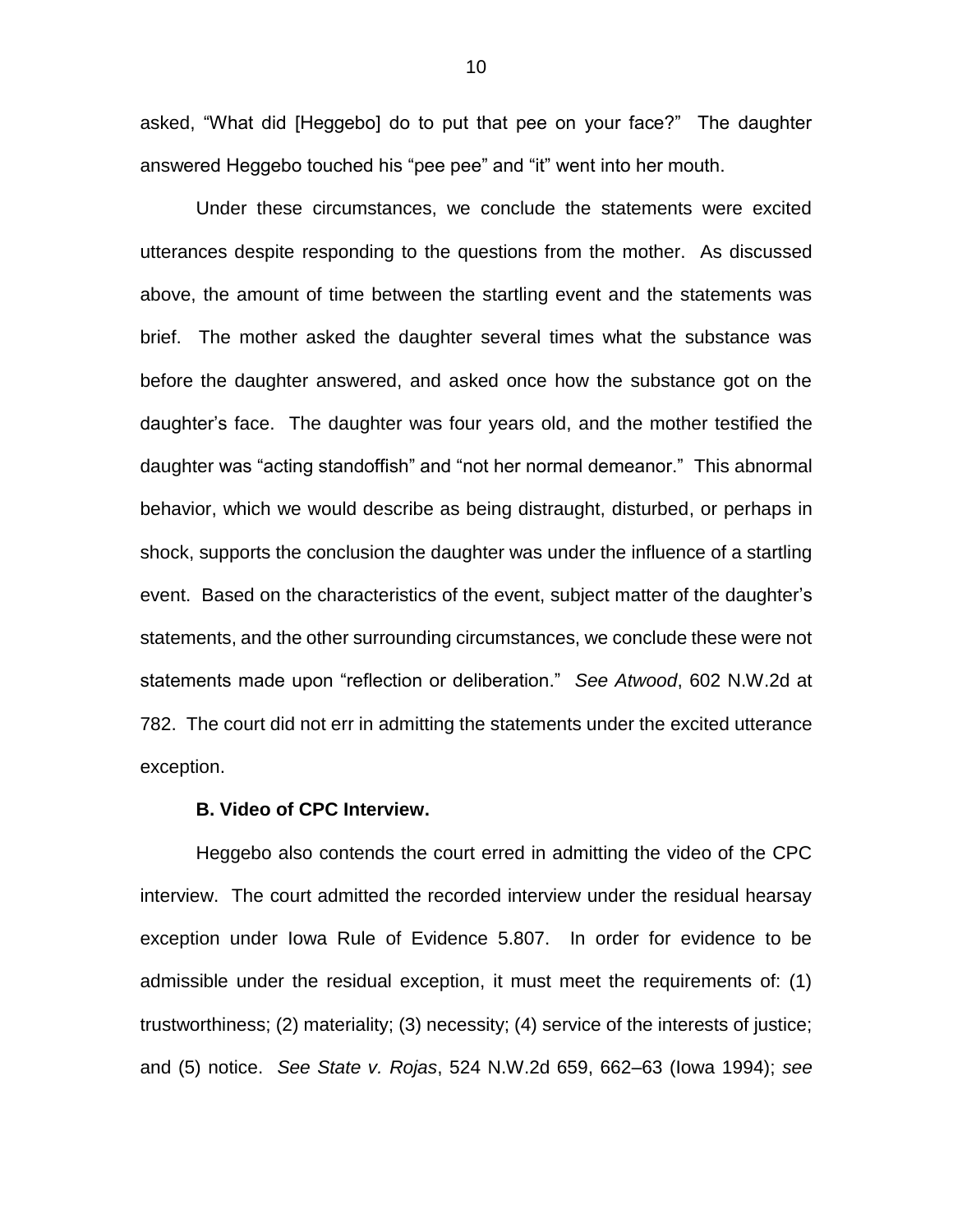*also* Iowa R. Evid. 5.807 (formerly rule 803(24)). Heggebo challenges the trustworthiness, necessity, and service of the interests of justice.

## *1. Trustworthiness.*

Heggebo contends the recorded interview is untrustworthy because the statements were not made under oath; there was no indication the daughter had an ability to distinguish between the truth and a lie and she was not asked about those concepts; and several times during the interview the daughter referred to Heggebo as "naughty" or a "bad guy," indicating she may have been coached.

The district court found the recorded interview was trustworthy. The court noted the daughter described matters within her personal knowledge; the interview took place within the same day of the alleged incident; the interviewer asked nonleading questions, and many of the daughter's statements were spontaneous; there was no evidence of improper motive on the daughter's part to make any statements; the daughter's demeanor during the interview; and the daughter's statements were consistent with testimony from the mother.

It has been noted "videotape is more reliable than many other forms of hearsay because the trier of fact [can] observe for itself how the questions were asked, what the declarant said, and the declarant's demeanor." *Rojas*, 524 N.W.2d at 663. We agree with the district court the interview has sufficient circumstantial guarantees of trustworthiness for the same reasons cited by the court.

#### *2. Necessity.*

Heggebo contends admission of the interview was not necessary because there was other available evidence regarding the sexual abuse. Namely, Heggebo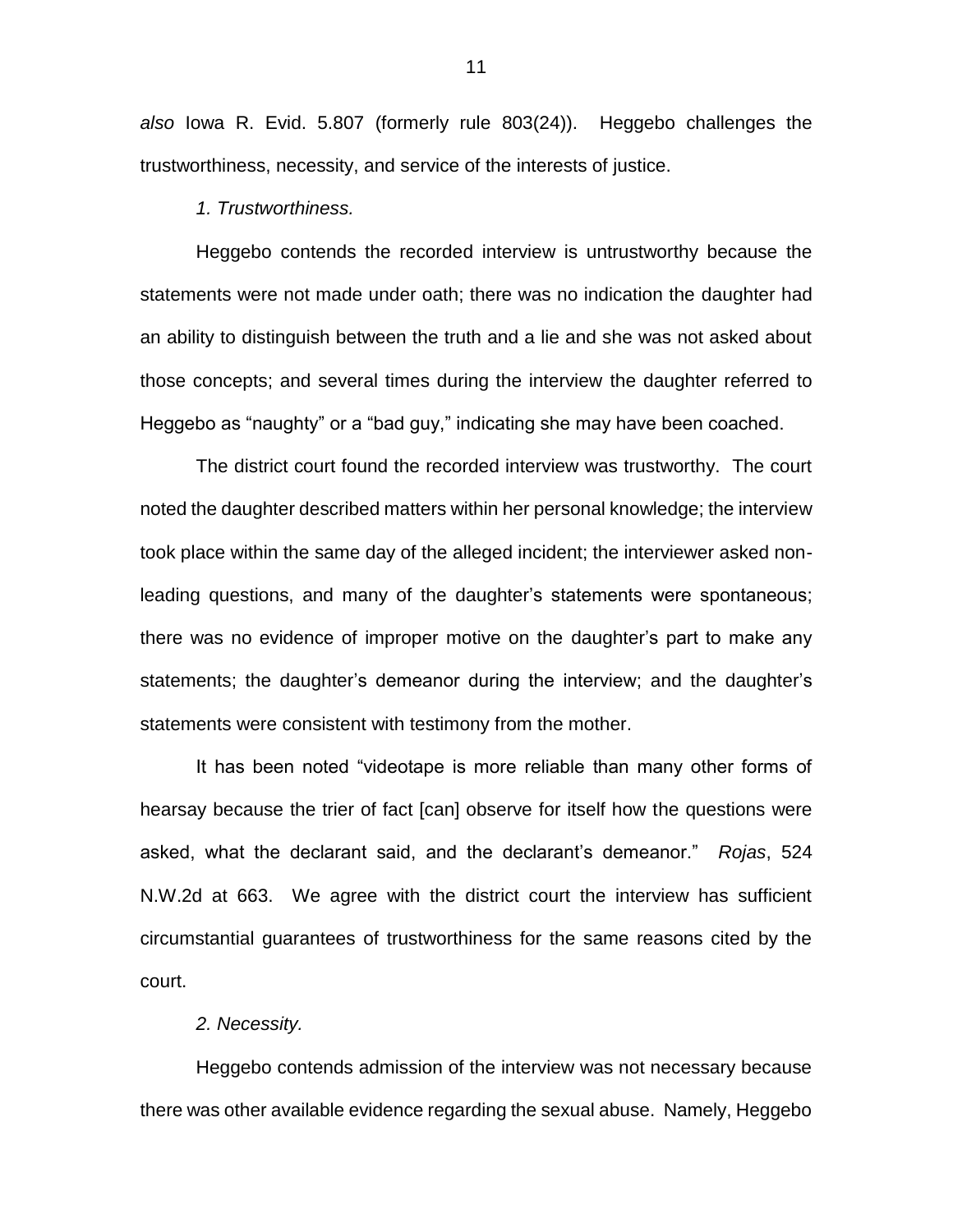cites the mother's testimony about her observations and about the daughter's statements. Heggebo also cites testimony from medical personnel about statements the daughter made during her physical examination that Heggebo touched his "pee pee" with her mouth and that something come out of the "pee pee" "right on my face." Heggebo also argues the interview was not necessary because the daughter's trial testimony was consistent with the statements she made to her mother, medical personnel, and the CPC interviewer.

A statement is "necessary" if it is "more probative on the point for which it is offered than any other evidence that the proponent can obtain through reasonable efforts." *See* Iowa R. Evid. 5.807(a)(3).

The court concluded the recorded interview was necessary because the child witness's recollection was insufficient due to her young age. The daughter did testify at trial, but she did not remember what had happened in the bathroom, she did not remember how the "pee" got on her face, she did not remember where the "pee" came from, she gave inconsistent answers about whether she remembered talking to doctors or in the room with the camera, and she did not remember telling the CPC interviewer Heggebo had touched her with his "pee pee."

The mother testified as to her observations, including the fact the children were with a then-naked Heggebo in the bathroom when the mother arrived. She testified there was a sticky, clear fluid on the daughter's face that she thought looked like semen. The mother testified the daughter told her Heggebo's "pee" was on her face, Heggebo touched his "pee pee," and "it" went into her mouth.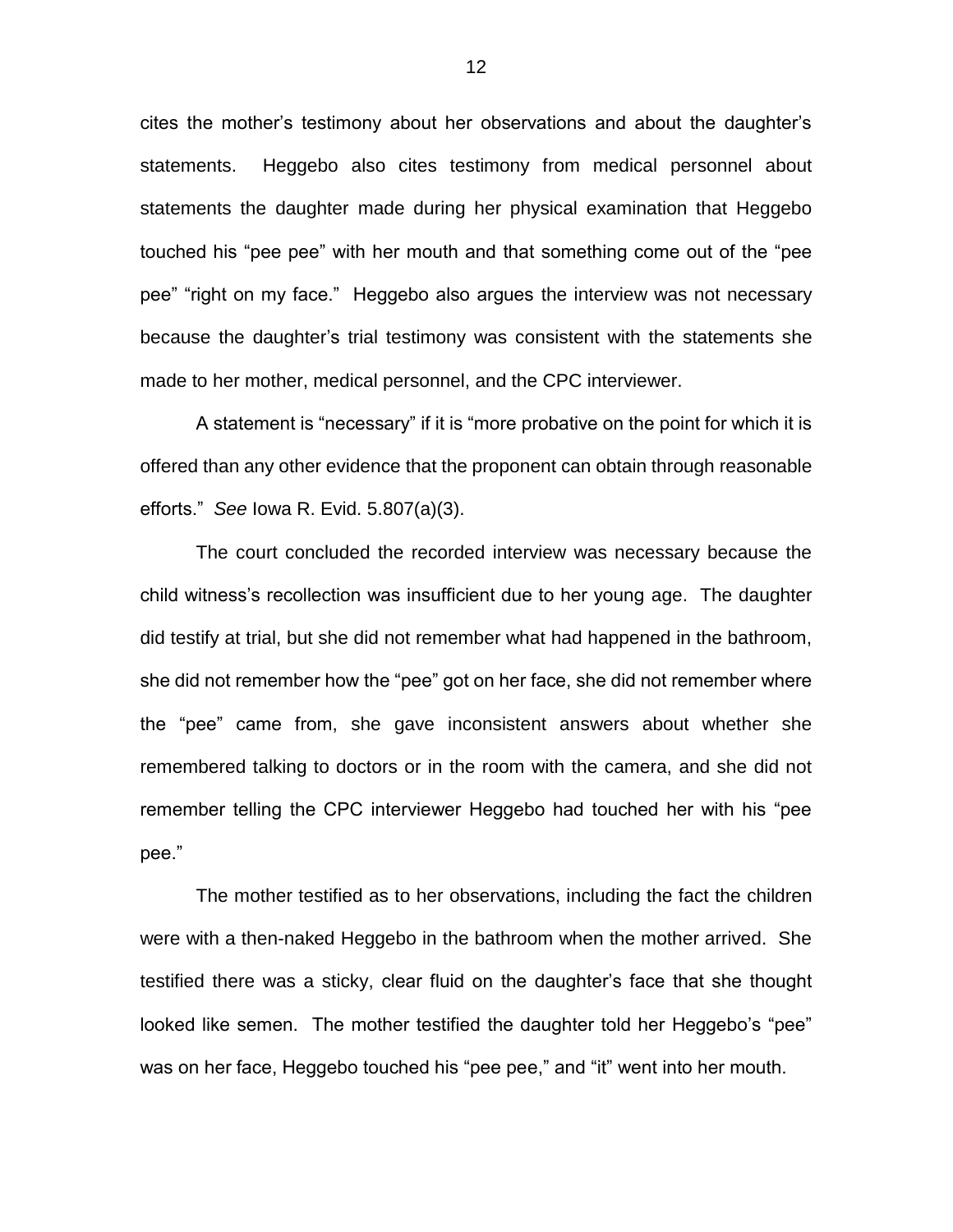The nurse's testified the daughter told her Heggebo touched his "pee pee" "to her mouth." The nurse asked if anything came out of the "pee pee" and the daughter answered, "Yes, right on my face."

During the interview, the daughter told the interviewer Heggebo touched his "pee pee" with her mouth. The daughter told the interviewer Heggebo tried to play with his "pee pee." The daughter said Heggebo tried to push his "pee pee" out of his pants before he took his pants off. The daughter repeatedly said Heggebo "squished it [his "pee pee"] with [her] mouth." She told the interviewer Heggebo told her "to play with his pee pee" with her mouth.

There is some overlap in the mother's testimony, the nurse's testimony, and the statements the daughter made in the CPC interview. But, we conclude the district court did not err in determining the video of the CPC interview is more probative on the issue of whether Heggebo committed sex abuse than either the testimony of the mother or of the nurse, and is thus, "necessary." *See State v. Neitzel*, 801 N.W.2d 612, 623 (Iowa Ct. App. 2011) (concluding the admission of a child's videotaped interview was necessary under rule 5.807 because of the child's young age when the abuse occurred and inability of the child to testify to the abuse at made the close-in-time video recitation the most probative evidence of the abuse that occurred); *see also State v. Olds*, No. 14-0825, 2015 WL 6510298, \*7-8 (Iowa Ct. App. Oct. 28, 2015) (concluding CPC interview recording was admissible, noting the interviews were completed by an expert forensic interviewer shortly after the allegations surfaced and well before the trial; the interviewer followed all the proper procedures for the forensic interviews; the interview was videotaped, allowing the trier of fact to observe for itself how the